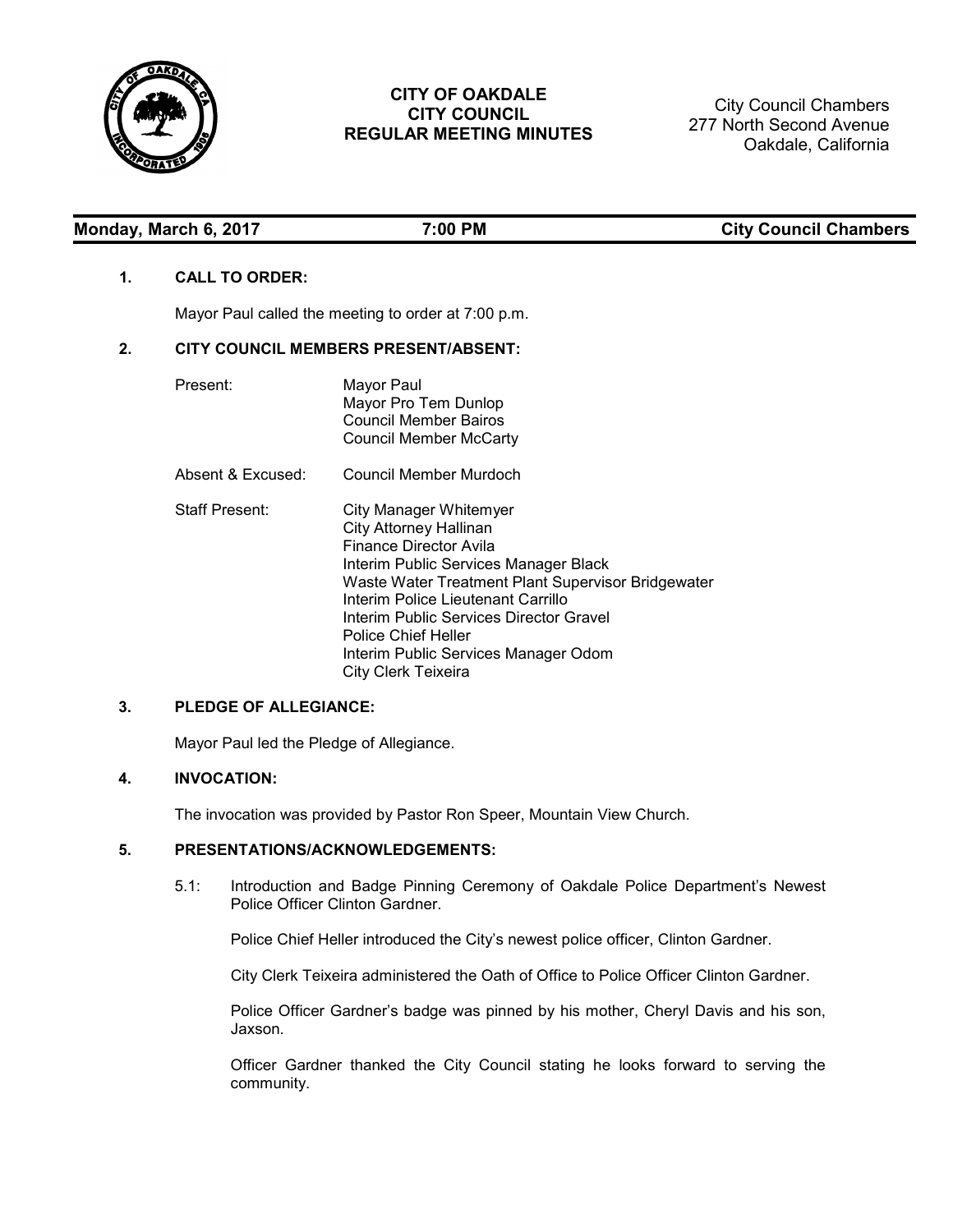

#### **Next City Council Resolution: 2017-020 Next Ordinance: 1248**

**City Council Chambers**

#### **6. ADDITIONS/DELETIONS:**

No items were added or deleted.

#### **7. PUBLIC COMMENT:**

Rae Ann Swanson requested instruction on how to submit a valid protest. City Attorney Hallinan and City Clerk Teixeira explained the process for submitting a valid and legal protest.

Mary Guardiola, Chief Executive Officer of the Oakdale Chamber advised the City Council on upcoming events.

Brewster Burns addressed the City Council on the improved responsiveness and coverage of the Police Department; the need for road repairs; liability costs related to the new community park on South Yosemite Avenue and replacement of the over the river connection to the Waste Water Treatment Plant; need to reinstitute the monthly reports; and, requirements of the State Water Board.

City Manager Whitemyer responded to Mr. Burns' comments advising:

- 1. Roadway repairs are addressed in the City Council approved Capital Improvement Program; and,
- 2. Sewer Crossing Replacement staff is currently in the process of designing the facility; and,
- 3. Yosemite Community Park Liability and Park Maintenance the park has been designed with minimal maintenance and will be surrounded by fencing; and,
- 4. The City Council continues to receive monthly department reports which are distributed with the second City Council packet of every month.

City Manager Whitemyer concluded stating additional information would be provided under the City Manager's report related to City water services.

# **8. APPOINTMENT TO BOARDS AND COMMISSIONS:**

None scheduled.

## **9. CITY COUNCIL CONSENT AGENDA:**

Mayor Paul asked whether there were any questions on any matter listed on the Consent Agenda. No questions were asked.

#### **MOTION**

To approve the City of Oakdale City Council Consent Agenda for March 6, 2017 comprised of Items 9.1 through 9.6 as submitted.

- 9.1: Approve the Regular City Council Meeting Minutes of February 21, 2017.
- 9.2: Receive and File the Warrant List for the period of February 14, 2017 to March 1, 2017.
- 9.3: Waive Readings of Ordinances/Resolutions except by Title.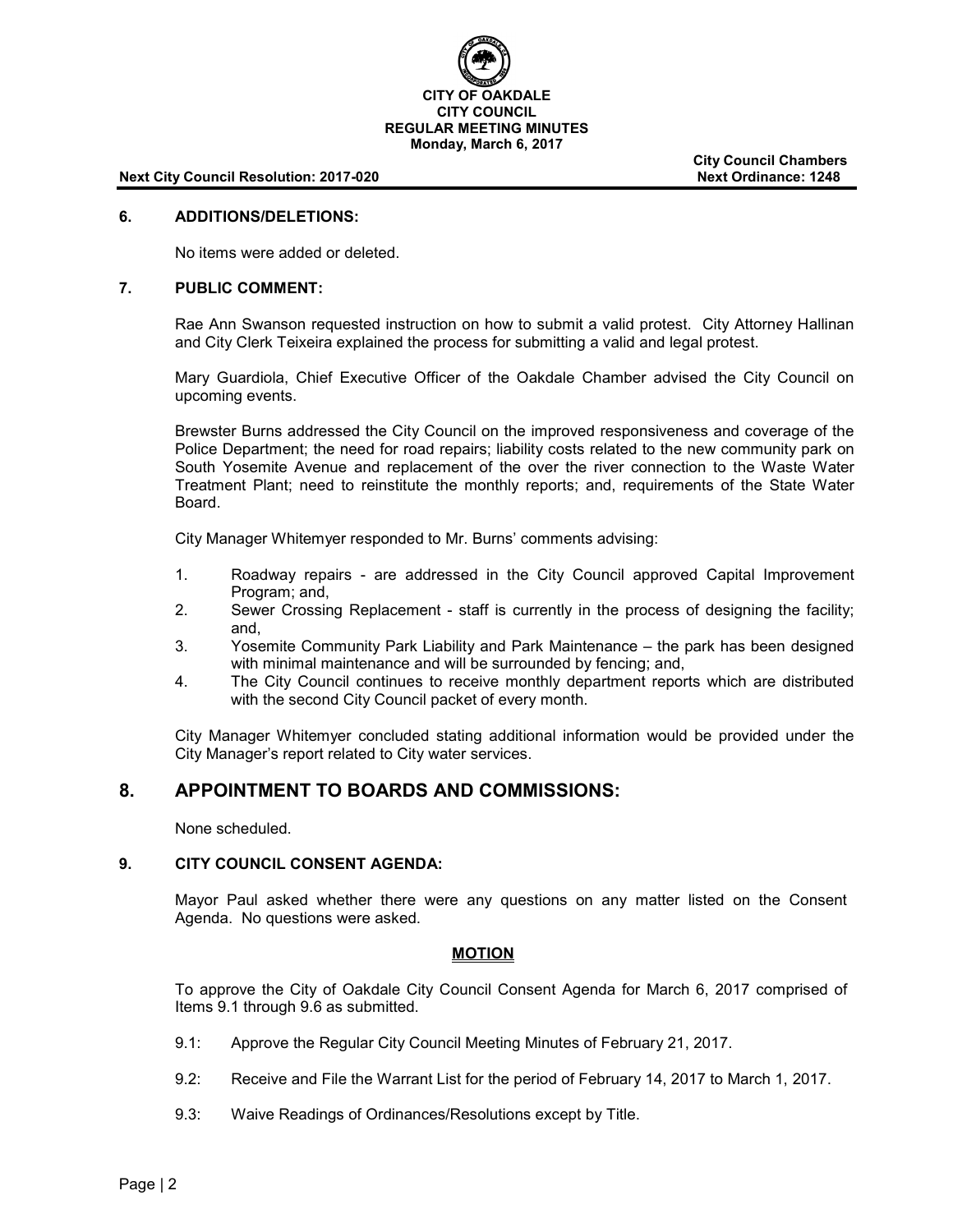

#### **Next City Council Resolution: 2017-020 Next Ordinance: 1248**

**City Council Chambers**

- 9.4: Second Reading of Ordinance and Adoption of Ordinance 1247, an Ordinance of the City of Oakdale, California Amending Oakdale Municipal Code Chapter 28: Sewers and Sewage Disposal, by Replacing Section 28-17 (Charges Established); Deleting Sections 28-28.1 through 28-28.3 and Replacing with New Sections 28- 28.1 (Sewer Rates And Charges) and 28-28.2 (Sewer Connection Charges); and Amending Chapter 35: Water, by Replacing Section 35-35 (Charges Established).
- 9.5: By Minute Order Reject Claim for Damages Submitted by Nick Malough.
- 9.6: Adopt Resolution 2017-020 and Resolution 2017-021, Resolutions of the City Council of the City of Oakdale Approving Fiscal Year 2016/2017 Gann Appropriation Limit.

Moved by Council Member McCarty seconded by Mayor Pro Tem Dunlop and PASSED AND ADOPTED this 6th day of March 2017, by the following vote:

| AYES:   | COUNCIL MEMBERS:            | Bairos, Dunlop, McCarty and Paul | (4) |
|---------|-----------------------------|----------------------------------|-----|
| NOES:   | <b>COUNCIL MEMBERS:</b>     | None.                            | (0) |
| ABSENT: | COUNCIL MEMBERS:            | Murdoch                          | (1) |
|         | ABSTAINED: COUNCIL MEMBERS: | <b>None</b>                      | (0) |

Motion carried 4/1 by City Council roll call vote.

#### **10. PUBLIC HEARINGS:**

None scheduled.

#### **11. STAFF REPORTS:**

11.1: Review and Consider Directing Staff to Work with the Oakdale Irrigation District to Develop a Cooperation Action Plan between the Two Agencies and Bring Back to the City Council at a Future Meeting.

City Manager Whitemyer presented the staff report recommending the City Council direct staff to work with the Oakdale Irrigation District to develop a Cooperation Action Plan between the two agencies and bring the plan back to the City Council at a future meeting.

Public Testimony Charles Shetron Steve Knell, General Manager for OID

The City Council and staff discussed the proposed development of a Cooperation Action Plan between the City and OID.

## **MOTION**

Directing Staff to Work with the Oakdale Irrigation District to Develop a Cooperation Action Plan between the Two Agencies and Bring Back to the City Council at a Future Meeting.

Moved by Council Member McCarty, seconded by Mayor Pro Tem Dunlop and carried this 6th day of March 2017 by the following vote: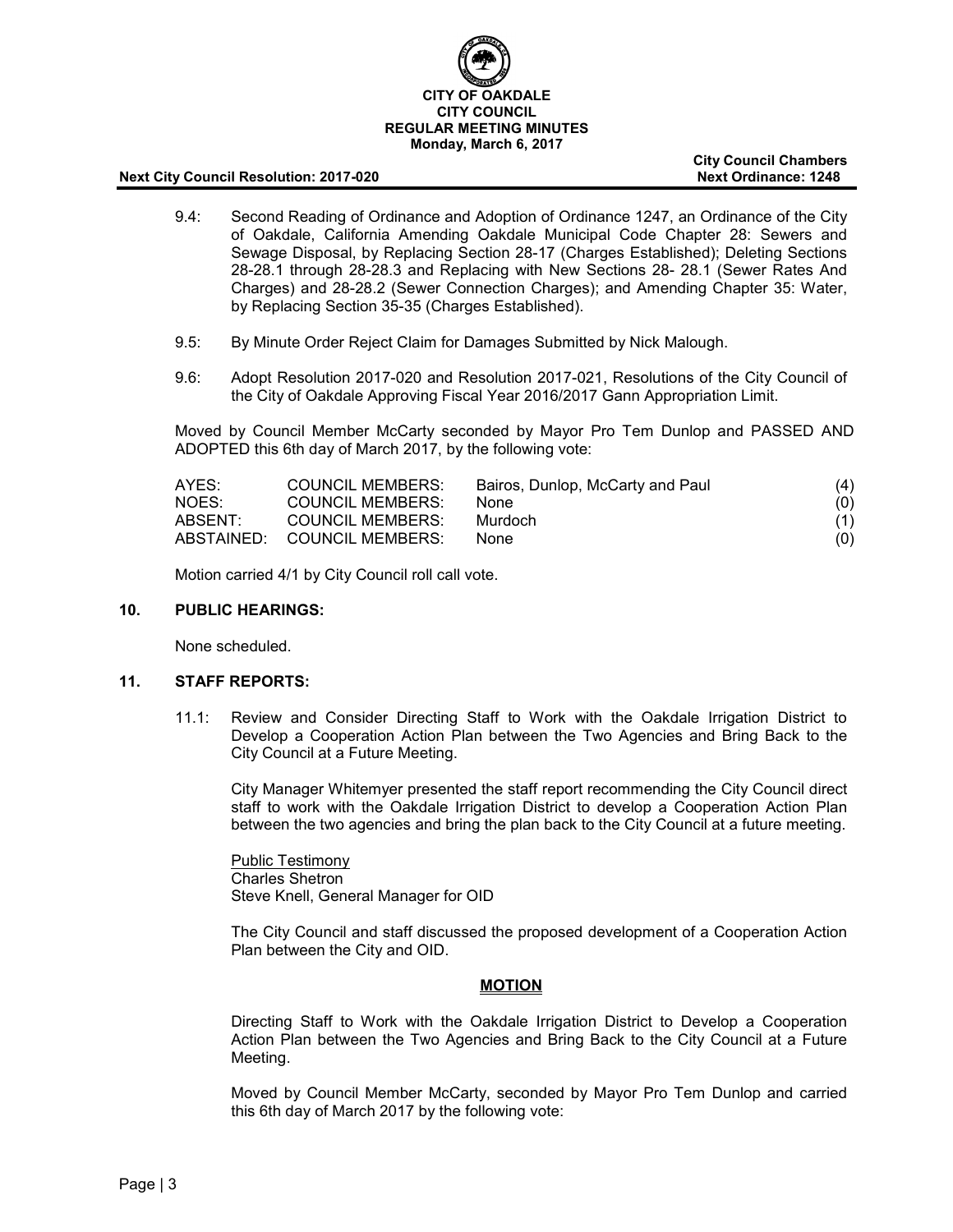

| <b>Next City Council Resolution: 2017-020</b> |  |
|-----------------------------------------------|--|
|                                               |  |

| AYES:   | COUNCIL MEMBERS: Bairos, Dunlop, McCarty and Paul | (4) |
|---------|---------------------------------------------------|-----|
| NOES:   | <b>COUNCIL MEMBERS: None</b>                      | (0) |
| ABSENT: | COUNCIL MEMBERS: Murdoch                          | (1) |
|         | ABSTAINED: COUNCIL MEMBERS: None                  | (0) |

Motion carried 4/1 by City Council roll call vote.

11.2: Consider Accepting by Minute Order the January 2017 Treasurer's Report.

Finance Director Avila provided the staff report recommending the City Council accept by Minute Order the January 2017 Treasurer's Report.

### **MOTION**

To accept by Minute Order, the January 2017 Treasurer's Report.

Moved by Council Member McCarty seconded by Council Member Bairos and carried this  $6<sup>th</sup>$  day of March 201 by the following vote:

| AYES:   | COUNCIL MEMBERS: Bairos, Dunlop, McCarty and Paul | (4) |
|---------|---------------------------------------------------|-----|
| NOES:   | <b>COUNCIL MEMBERS: None</b>                      | (0) |
| ABSENT: | COUNCIL MEMBERS: Murdoch                          | (1) |
|         | ABSTAINED: COUNCIL MEMBERS: None                  | (0) |

Motion carried 4/1 by City Council roll call vote.

11.3: Consider a Resolution of the City of Oakdale City Council to Consider Nominating Council Member Chris Vierra, City of Ceres or Council Member Dominic Farinha, City of Patterson or Reject Both Nominees for Appointment to the Governing Board of the San Joaquin Valley Air Pollution Control District – Stanislaus City Seat.

City Clerk Teixeira presented the staff report recommending the City Council nominate one of the Council Members who had submitted an application to the Governing Board of the San Joaquin Valley Air Pollution Control District – Stanislaus City Seat.

## **MOTION**

To adopt City of Oakdale City Council Resolution 2017- 022, a Resolution of the City of Oakdale City Council Nominating Council Member Chris Vierra, City of Ceres for Appointment to the Governing Board of the San Joaquin Valley Air Pollution Control District – Stanislaus City Seat.

Moved by Mayor Pro Tem Dunlop seconded by Council Member McCarty and PASSED AND ADOPTED this 6th day of March 2017, by the following vote:

| AYES:   | COUNCIL MEMBERS: Bairos, Dunlop, McCarty and Paul | (4) |
|---------|---------------------------------------------------|-----|
| NOES:   | <b>COUNCIL MEMBERS: None</b>                      | (0) |
| ABSENT: | COUNCIL MEMBERS: Murdoch                          | (1) |
|         | ABSTAINED: COUNCIL MEMBERS: None                  | (0) |

Motion carried 4/1 by City Council roll call vote.